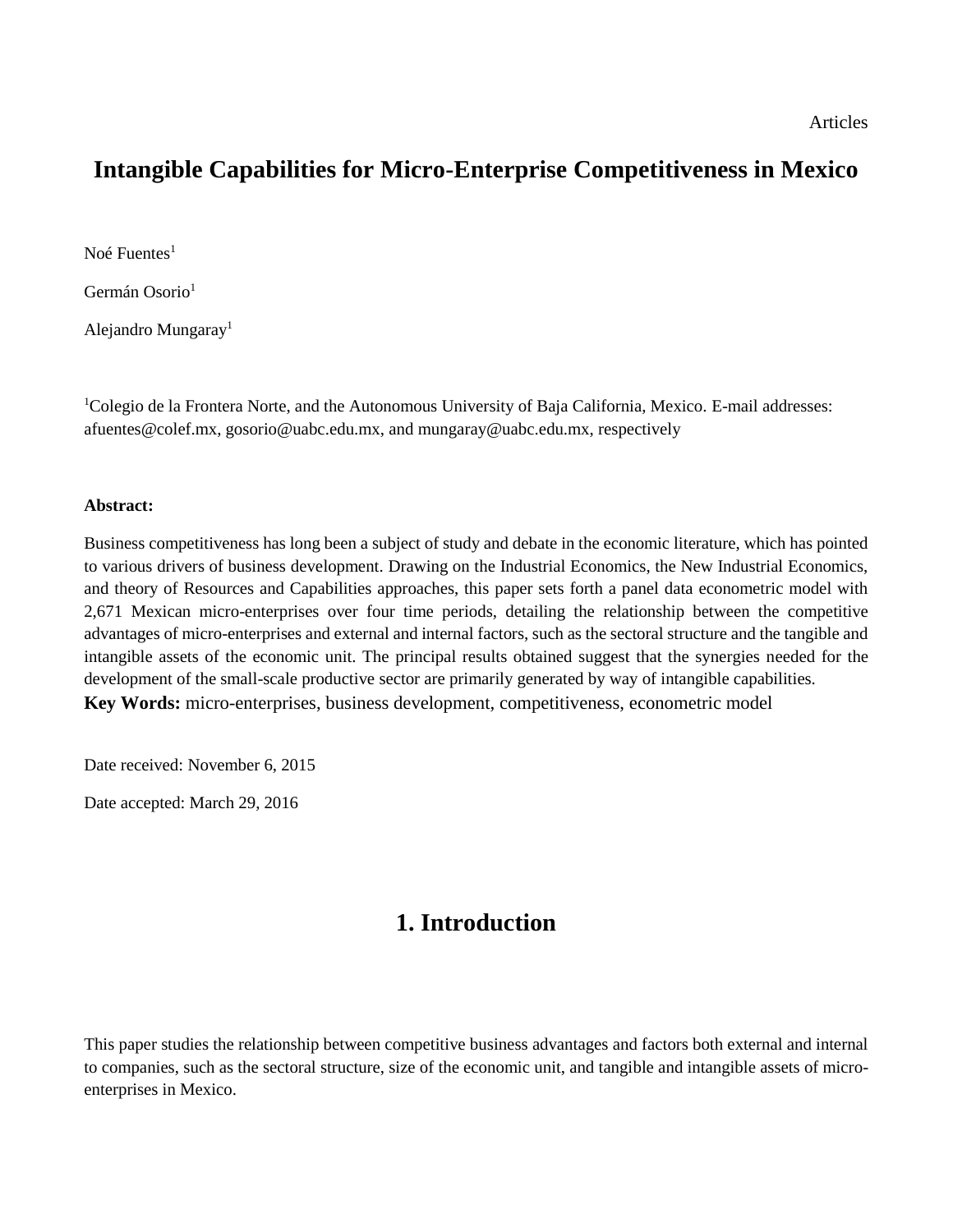The economic literature has played host to debate about various external and internal factors that have an impact on the competitiveness of enterprises in productive sectors. This research discusses the factors that determine competitive business advantages for micro-enterprises in developing regions. To do so, we look at the productive sector of the state of Colima, Mexico, to demonstrate that using the economic sector of activity and the size of the economic unit as the evaluation criteria, it is intangible assets which drive competitive advantages for microenterprises in Mexico.

This paper is divided into six sections. Following the first section, the Introduction, the second presents theoretical and empirical debate about the intangible factors related to business competitiveness. The third explains the issues small enterprises face in achieving competitive advantages. The fourth details the methodology used with the data source and analysis of variables. The fifth describes the analysis of the results of estimating the economic model and, finally, the sixth section presents some conclusions.

# **2. The Theoretical And Empirical Debate On Intangible Factors In Business Competitiveness**

In the economic literature, there have been various proposals as to how to define business competitiveness. Despite widespread use of the term, it is still being shaped, and lacks precise limits or a unified definition, which means there are ambiguities when it comes to defining it (Hernández, Mendoza *et al.,* 2008). However, there is some consensus as to attributing business competitiveness to causes to create sustainable advantages, to produce goods and services with added value, and to generate profitability or raise productivity and growth (Castañón, 2005: 56). In this way, business competitiveness can be conceptualized as the capacity to, in competition with other companies, achieve a comparatively favorable position, which allows for the attainment of performance superior to that of rivals (Aragón and Rubio, 2005).

Industrial Economics (IE), understood as the application of microeconomic theory in analyzing the workings of companies, markets, and industries (Stigler, 1968), studies business competitiveness. The classic approach is centered on the external characteristics of companies, that is, the broader industry and market conditions, maintaining that within economic sectors there are no significant differences in the behavior and results of companies, which allows researchers to focus their attention on the market structure of the industry to determine profits, profitability, value creation, and business growth (Ramsey, 2001: 39).

Pursuant to this perspective, competitive business advantages should be reflected in the short term with an increase in profits. In the long term, they should be represented in growth and market power. In the words of Tirole (1990), business growth is derived from structural change brought on by production factors in fluctuating proportions, which makes a company different from its prior state and implies a rise in market power, as a mechanism to ensure the attainment of future and better benefits.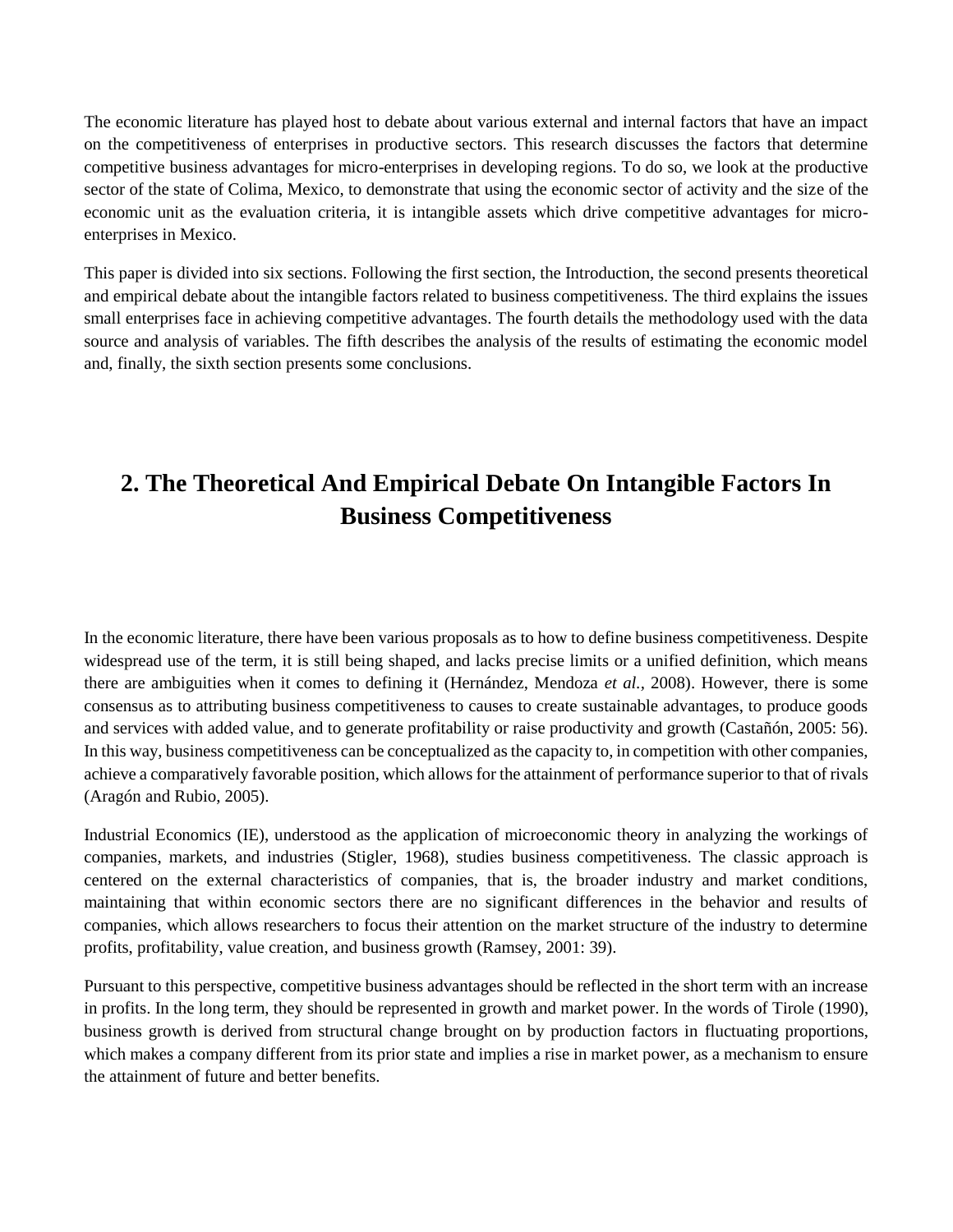In Tirole's interpretation, added to works by Schmalensee (1985), Grant (1991), and Rumelt (1991), among others published at the end of the 1980s and the early 1990s, spurred the New Industrial Economics Approach (NEI), which questions the original IE formulation, establishing that the economic sector does have minor relevance as a determinant of business profits and, moreover, that there is significant business heterogeneity within each industry explained by the availability of internal business factors.

Originally, the neoclassical school contributed that tangible factors are the principal drivers of internal differentiation in companies, especially capital and labor (Cañibano, García-Ayuso *et al.,* 1999). Understanding tangible factors as those assets necessary for the production and sustainability of a company that has a material identity, either physical or financial (Fernández, Montes *et al.,* 1998: 86), then, capital and labor are added to factors such as materials, tools, cash flow, etc.

Intangible factors are defined as those assets basically consisting of knowledge and information, with no material identity, which are therefore not susceptible to being touched or perceived in a precise fashion (Fernández, Montes *et al.,* 1998). In principle, the incorporation of this type of factor into economic analysis lacked agreements to define their economic nature, their classification, the way in which they would affect the value of the company, or other criteria that should be adopted for their recognition and measurement (Cañibano, García-Ayuso *et al.,* 1999).

However, the economic literature has come to a consensus as to the increasingly important role of intangible capital in explaining competitive advantages, associating it with the growth of technology innovation, improved productivity, cost reduction, product differentiation, rising quality, etc. This has spurred a transition from IE to the knowledge economy (Díaz and Torrent, 2010: 02).

Parallel to this economic vision is the Theory of Resources and Capabilities, which classifies tangible and intangible assets to determine competitive business advantages. Proponents of this school of thought include: Itami and Roehl (1987), Dierickx and Cool (1989), Barney (1991), Mahoney and Pandian (1992), Amit and Schoemaker (1993), and more. While resources are considered to be any physical asset available at the company for developing competitive activities, capabilities are those resources associated with the knowledge and skills that emerge from collective learning at the company (Suárez and Ibarra, 2002). The former include both assets and financial and technology resources, while the latter contribute intangible assets to the theoretical debate, such as: commercial capital (reputation, prestige, brand), human capabilities (skills, experience, knowledge, innovation), and organizational capital (business culture) (García, Mareo *et al.,* 1999).

This has given rise to a series of models that have sought to come up with and categorize instruments to measure the various capabilities or intangible assets a company has. The most emblematic include those published by Kaplan and Norton (1996), Roos and Roos (1997), Bontis (1998), Bueno (1998), Sveiby (2000), and Edvinsson and Malone (2003). With some modifications, they have come to a consensus in grouping intangible capabilities into three categories: *human capital, structural capital,* and *relational capital. Human capital* refers to the knowledge a person possesses, both to run the company as well as to generate new skills. *Structural capital* obeys the capacity to systematize organizational processes within the company, so this includes an organizational component (systems, supply channels, organization and distribution of knowledge), innovation (protected commercial rights, patents, new products), and processes (certifications, production efficiency). *Relational capital* refers to the set of relationships the company maintains with market agents that produce dividends for it (Edvinsson and Malone, 2003).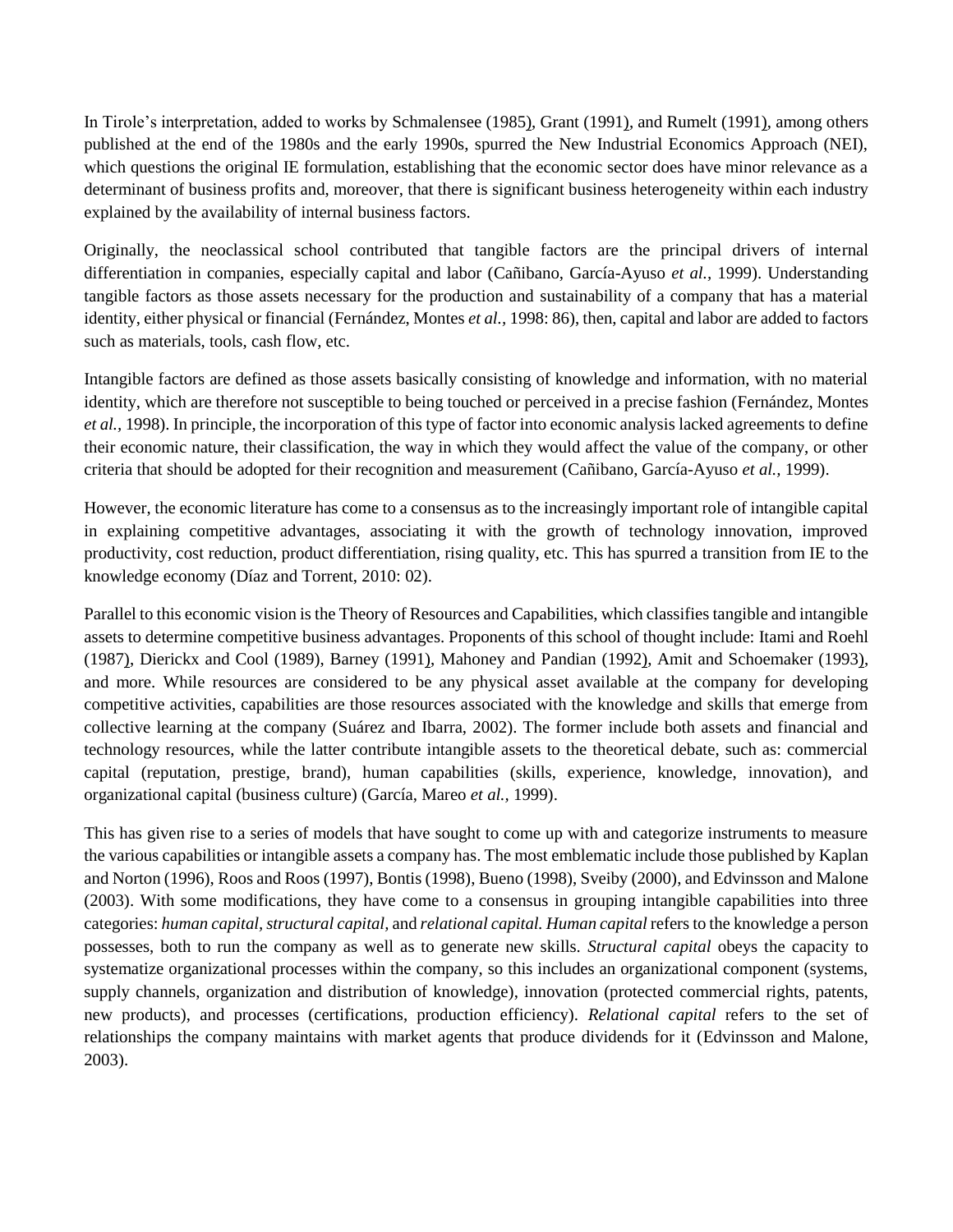Now, at the level of applied work, such as works published by Rumelt (1991), Vargas (2000), Barcenilla and Lozano (2001), the international empirical evidence has corroborated the validity of theories that sustain business heterogeneity based on external and internal factors relevant to competitiveness, in diverse industries in various developed countries. In principle, these works prove that intersectoral differences have a lesser impact on company results than intrasectoral differences. In some cases, it has been estimated that as little as 25% of the variability observed in business profitability is due to the sectoral effect (Vargas, 2000).

Lafuente and Yagüe (1989) maintain that business competitiveness is primarily grounded in he size of the economic units based on the accumulation of tangible internal factors, because the larger the company, the better position it is in to access capital, mass production, and cost-cutting practices. However, empirically, there has also been a positive relationship between technology innovation and organizational culture with business competitiveness demonstrated, in addition to the linkages between intangible assets and competitive advantages for companies in developed countries (Díaz and Torrent, 2010: 07).

# **3. The Challenges Small-Scale Enterprises Face In Achieving Business Competitiveness**

Although it has been proven that both tangible and intangible factors are relevant to aggregate business sectors in developed countries, this paper aims to bolster the theoretical and empirical debate by highlighting the importance of intangible factors to achieving competitive advantages for micro-enterprises in specific economic sectors and in developing regions.

It has been estimated that in Mexico, micro, small, and medium-sized enterprises (MSMEs) constitute 99% of all economic units in the country, generate over 50% of the gross domestic product (GDP), and create seven out of every ten formal jobs in the country. Of all of the economic units in Mexico, micro-enterprises alone account for 95.2% of companies, small enterprises represent 4.3%, and medium-sized 0.3%. Micro-enterprises are also the top business sector in job creation, employing 45.6% of employees, while small enterprises account for 23.8%, and medium-sized 9.1% (INEGI, 2009).

In this sense, various empirical papers (Mungaray, Osuna *et al.,* 2015; Flores, Flores *et al.,* 2012; Ramírez, Mungaray *et al.,* 2010; Moreno, Espíruto *et al.,* 2009; Sánchez, 2007) have discussed the structural and contextual problems facing micro-enterprises, asserting that the principal difficulties they encounter include, among others, the acquisition of tangible assets, especially fixed assets, as the result of a credit market that makes it very difficult to meet the terms of credit, reduced demand due to low wages that are paid to support the economic stabilization policy, and a large number of competitors sidelined from the labor market, a situation that depresses sales, cash flows, and profits.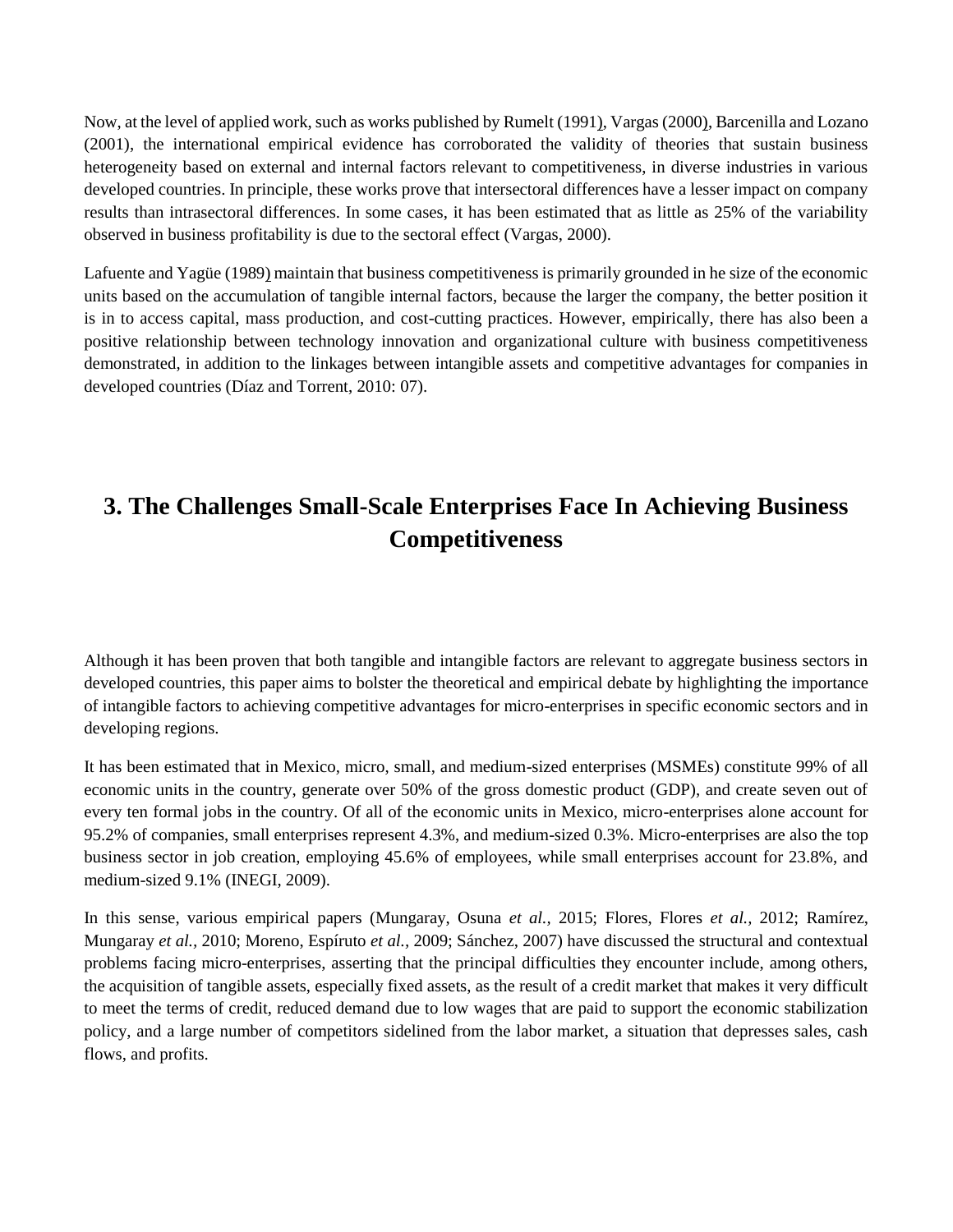An additional problem ailing the Mexican business sector is derived from the deterioration of a segment of mediumsized and large enterprises that have faced difficulties in adapting to strong foreign competition following trade liberalization. The closure of many small companies and job cuts undertaken by all types of companies as a strategy to raise competitiveness have entailed a drop in formal employment, encouraging the creation of family enterprises. Even so, the macroeconomic and institutional context, which does not offer an environment conducive to developing this type of family business, has turned them into subsistence companies that do not offer any chance for social mobility to their owners (Ocegueda, Mungaray *et al.,* 2002).

Although measures to increase the competitiveness of micro-enterprises have been implemented both at the national and regional level, it should be noted that these companies must be singled out as the object of priority attention, as there is a need to foster business competitiveness in a context characterized by growing international competition, the rise of the knowledge economy, and the sufficient capacities held by large enterprises.

As such, in light of the problems facing micro-enterprises in developing regions, the hypothesis of this paper is that this business sector can find in the NIE and the Theory of Resources and Capabilities, specifically in intangible capabilities, the determinants of competitive advantages, using the economic sector and size of the enterprise measured by number of employees as the evaluation criteria.

## **4. Methodology**

### **a) Data Sources**

To prove the hypothesis described above, we conducted an econometric analysis for the case of Mexico, focused specifically on micro-enterprises in the state of Colima, which is a state that, according to the 2009 Economic Census, had 30,306 economic units, of which 99% were MSMEs, creating around 80% of formal jobs, in other words, an economy tremendously dependent on the MSME productive sector (INEGI, 2009).

The main source of information is the National Micro-Business Survey (ENAMIN) database, which was compiled by the joint work of the Secretary of Labor and Social Planning (STPS) and the National Statistics and Geography Institute (INEGI). It aims to provide statistical information about the main economic characteristics of microbusinesses and the labor conditions of the population involved in them (INEGI, 2013).

ENAMIN includes both employers and freelance workers who report being freelance in either their primary or secondary occupation. The structure of the survey allows the agencies to capture such information as related to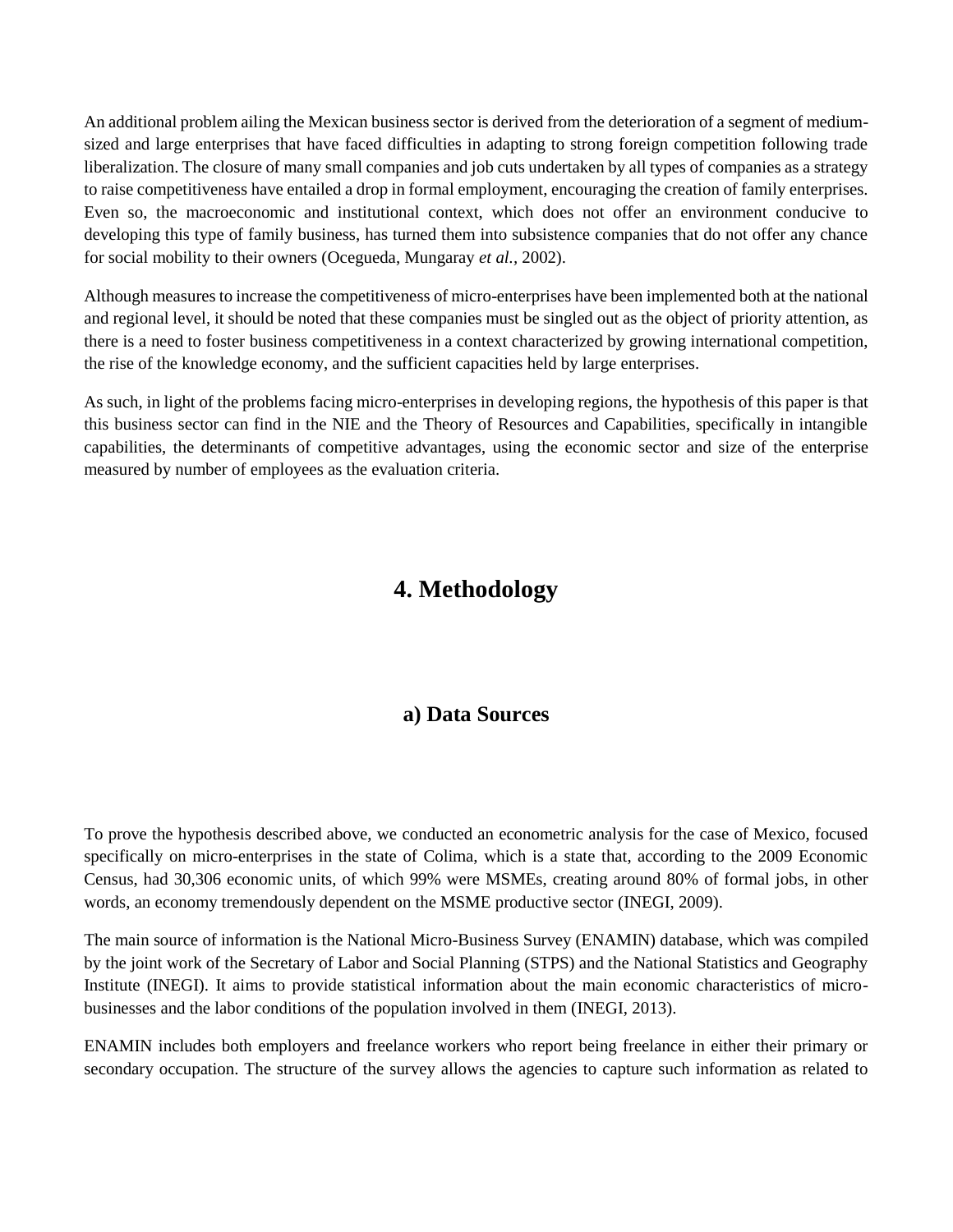productive resources, sectors, activity types, labor force employed and conditions of employment, trainings, and business support received. All of this has been collected in the years 2002, 2008, 2010, and 2012.

The sample selected contains 2,671 micro-enterprises surveyed in all four years by ENAMIN in the state of Colima. Using a typology similar to that presented in Hernández (2012), each enterprise was sorted into either Micro-1, Micro-2, or Micro-3, depending on whether it was a sole proprietorship, employed two to four people, or five or more people, respectively.

## **b) Analysis of Variables and the Database**

The theory is that competitiveness and efficiency in the synergies of tangible and intangible assets belonging to each company should be reflected, in the short term, in profitability or profits earned, and in the long term, in the market share attained (Fernández, Montes *et al.,* 1998). As such, in the econometric model applied, the dependent variable is the average monthly profit of each economic unit, which is a continuous variable expressed in nominal monetary values.

Fifteen independent variables were used (see Table 1), grouped into physical resources and intangible capabilities, pursuant to the Theory of Resources and Capabilities methodology to catalogue and measure the tangible and intangible assets of companies. Despite the limitations of the data sources when it came to gathering information from the micro-enterprise sector, five variables were confirmed to evaluate tangible factors and ten for intangible factors.

| <b>Table 1.</b> Variables to Use in the Econometric Model |         |                          |                 |                                                                |  |  |  |
|-----------------------------------------------------------|---------|--------------------------|-----------------|----------------------------------------------------------------|--|--|--|
| Name of the Variable                                      | Acronym | Form of<br>Measurement   | Unit of Measure | Source of<br>Information<br><b>ENAMIN 02, 08,</b><br>$10, 12*$ |  |  |  |
| <b>Dependent Variable</b>                                 |         |                          |                 |                                                                |  |  |  |
| Business profit                                           | gan     | Income minus<br>expenses | Monetary        | Question 74                                                    |  |  |  |
| <b>Independent Variable</b>                               |         |                          |                 |                                                                |  |  |  |

*Tangible Resources*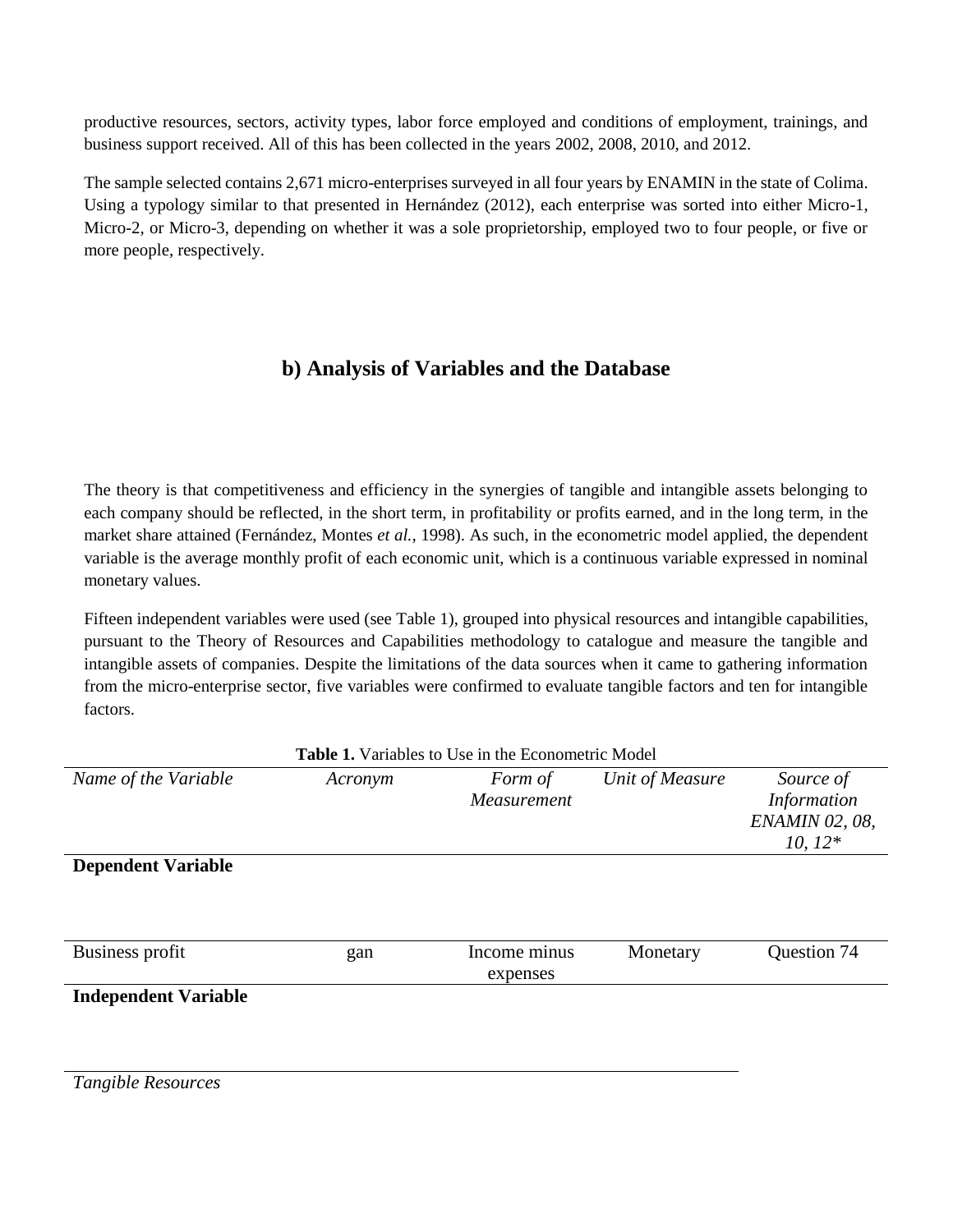| Tool                            | herr  | Does it have?<br>Did it invest in                             | $(0, 1)$ no, yes. If<br>affirmative, | Question 56 |
|---------------------------------|-------|---------------------------------------------------------------|--------------------------------------|-------------|
|                                 |       | in the past<br>year?                                          | monetary value.                      |             |
| Furnishings<br>and<br>equipment | mob   |                                                               |                                      |             |
| Vehicle                         | Vehi  |                                                               |                                      |             |
| <b>Store</b>                    | Local | Does it have a<br>store location,<br>either own or<br>rented? | $(0, 1)$ no, yes.                    | Question 42 |
| Access to financing             | fin   | Has it applied<br>for credit? Was<br>it granted<br>credit?    |                                      | Question 84 |

*Human Capital*

| Training                                                                                                                                                                                                                                                                                                                                                                                                                                                                                                                    |             |                                                                               |                                                               |                             |
|-----------------------------------------------------------------------------------------------------------------------------------------------------------------------------------------------------------------------------------------------------------------------------------------------------------------------------------------------------------------------------------------------------------------------------------------------------------------------------------------------------------------------------|-------------|-------------------------------------------------------------------------------|---------------------------------------------------------------|-----------------------------|
| Use of tools                                                                                                                                                                                                                                                                                                                                                                                                                                                                                                                | Cap_herr    | Has received<br>training? Was it<br>useful?                                   | $(0, 1)$ no, yes.                                             | Questions 90-91             |
| Administration                                                                                                                                                                                                                                                                                                                                                                                                                                                                                                              | Cap_admon   |                                                                               |                                                               |                             |
| Quality of product or<br>service                                                                                                                                                                                                                                                                                                                                                                                                                                                                                            | Cap_calidad |                                                                               |                                                               |                             |
| Computing                                                                                                                                                                                                                                                                                                                                                                                                                                                                                                                   | Cap_compu   |                                                                               |                                                               |                             |
| Safety and hygiene                                                                                                                                                                                                                                                                                                                                                                                                                                                                                                          | Cap_segur   |                                                                               |                                                               |                             |
| Other                                                                                                                                                                                                                                                                                                                                                                                                                                                                                                                       | Cap_otro    |                                                                               |                                                               |                             |
| Experience of owner                                                                                                                                                                                                                                                                                                                                                                                                                                                                                                         | Expe        | Has experience<br>from previous<br>jobs helped in<br>the current<br>business? |                                                               | Questions 13, 24,<br>and 25 |
| Schooling of owner<br>$\overline{\phantom{a}}$ $\overline{\phantom{a}}$ $\overline{\phantom{a}}$ $\overline{\phantom{a}}$ $\overline{\phantom{a}}$ $\overline{\phantom{a}}$ $\overline{\phantom{a}}$ $\overline{\phantom{a}}$ $\overline{\phantom{a}}$ $\overline{\phantom{a}}$ $\overline{\phantom{a}}$ $\overline{\phantom{a}}$ $\overline{\phantom{a}}$ $\overline{\phantom{a}}$ $\overline{\phantom{a}}$ $\overline{\phantom{a}}$ $\overline{\phantom{a}}$ $\overline{\phantom{a}}$ $\overline{\$<br>$\alpha$ . $\beta$ | escolaridad | What level of<br>schooling has<br>been<br>completed?                          | Index from 0 to<br>1. No schooling<br>0, graduate level<br>1. | Question 55                 |

*Structural Capital*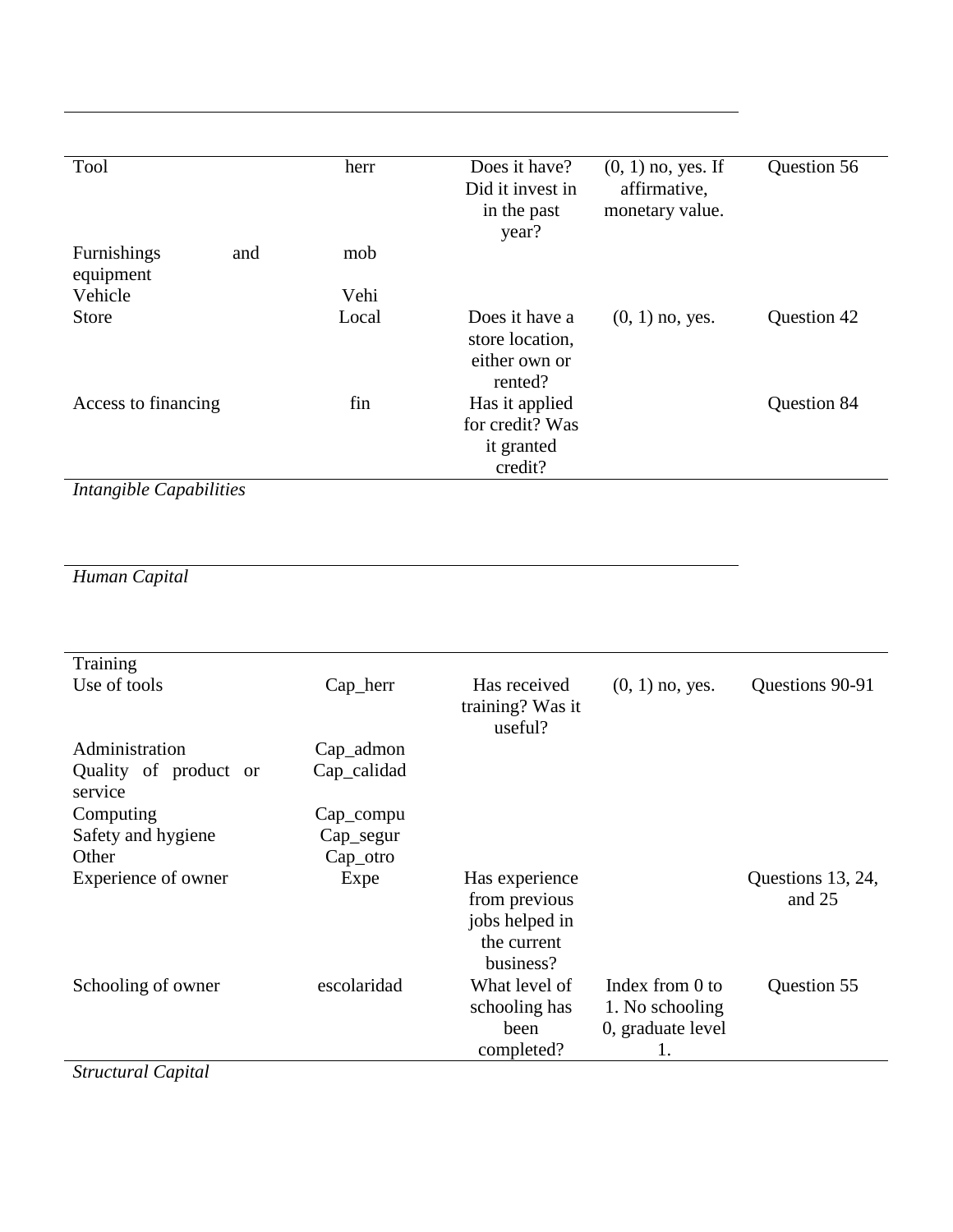| Organizational nature                                                             |                                                          | Org  | Keeps records<br>of money<br>and/or<br>merchandise<br>inflows and<br>outflows?                            | $(0, 1)$ no, yes. | Question 37 |  |  |  |  |
|-----------------------------------------------------------------------------------|----------------------------------------------------------|------|-----------------------------------------------------------------------------------------------------------|-------------------|-------------|--|--|--|--|
| <b>Relational Capital</b>                                                         |                                                          |      |                                                                                                           |                   |             |  |  |  |  |
|                                                                                   |                                                          |      |                                                                                                           |                   |             |  |  |  |  |
| <b>Business</b>                                                                   | network                                                  | Asoc | Member of a                                                                                               | $(0, 1)$ no, yes. | Question 39 |  |  |  |  |
| associations                                                                      |                                                          |      | trade                                                                                                     |                   |             |  |  |  |  |
|                                                                                   |                                                          |      | association?                                                                                              |                   |             |  |  |  |  |
|                                                                                   |                                                          |      | *The number of questions varies depending on the year in which ENAMIN was conducted. For purposes of this |                   |             |  |  |  |  |
|                                                                                   | table, we used the number of questions from ENAMIN 2010. |      |                                                                                                           |                   |             |  |  |  |  |
| <b>Source:</b> Created by the authors based on ENAMIN 2002, 2008, 2010, and 2012. |                                                          |      |                                                                                                           |                   |             |  |  |  |  |

The variables measuring tangible resources were obtained by asking each company if in the past year it had made an investment in tools, furnishings, or vehicles; whether or not they have a store, and whether or not they have had access to financing. Although investment in tools, furnishings, and vehicles is given in monetary value, for purposes of the estimate, we only considered whether or not an investment had been made, making this variable dichotomous. The intangible capabilities were divided into human capital, structural capital, and relational capital. The first category considered whether or not the owners and/or employees had received training in the usage of tools, administration, product and/or service quality, computing, security and hygiene, and more. We also included experience of and degree of schooling attained by the owner.

For structural capital, although it includes both organizational aspects and innovation-and process-related factors (Edvinsson and Malone, 2003), the data source only provided information to look at the organizational nature of the micro-enterprise, asking whether or not it keeps track of money and/or merchandise inflows and outflows. Finally, relational capital was defined as whether or not the micro-enterprise had some sort of trade union association.

The independent variables were dichotomous with the exception of schooling, calculated on a scale of 0 to 1, with continuous values, where 0 is no instruction and 1 is graduate-level schooling, with intermediate values ranging from primary school to doctoral degrees.

Initially, the database consisted of 2,733 micro-enterprises. After conducting an exploratory analysis for the dependent variable to determine which atypical data points affected its distribution, box and whisker charts were used to find 62 outliers and clean up the sample, reducing it to 2,671.

The economic units were sorted by activity sector and size depending on the number of employees (see Table 2), coming up with four economic sectors: manufacturing, trade, construction, and services, and three enterprise sizes: Micro-1, with the only employee being the owner; Micro-2, with two to four employees including the owner; and Micro-3, with five or more employees, including the owner.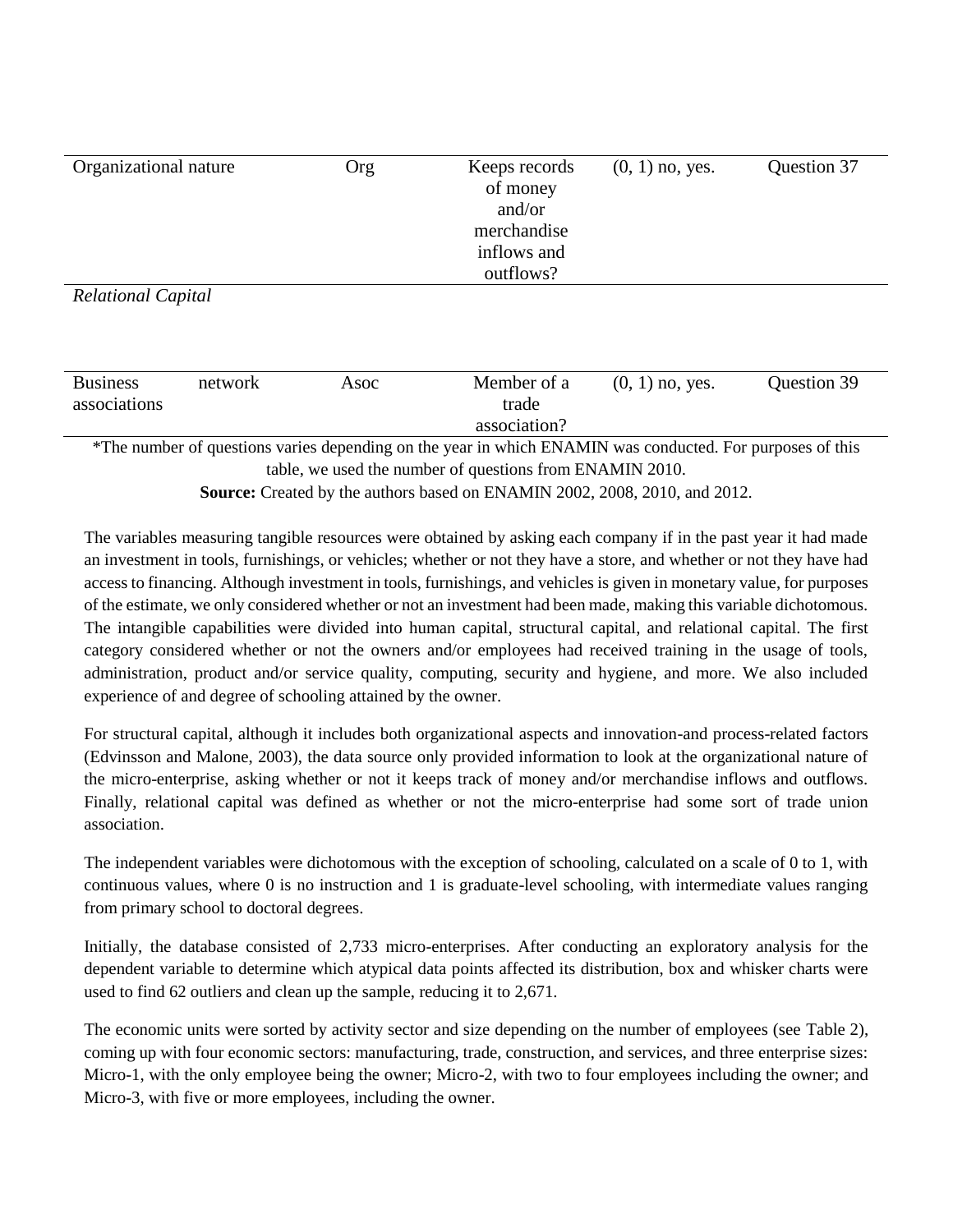| Year  | St1                                    | St2     | St3     | St4    | Total | Micro-1 | Micro-2 | Micro-3 | Total |  |
|-------|----------------------------------------|---------|---------|--------|-------|---------|---------|---------|-------|--|
|       | (Manu)                                 | 'Trade) | (Const) | (Serv) |       |         |         |         |       |  |
| 2002  | 62                                     | 108     | 72      | 207    | 449   | 321     | 117     | 11      | 449   |  |
| 2008  | 105                                    | 259     | 64      | 317    | 745   | 430     | 281     | 34      | 745   |  |
| 2010  | 100                                    | 248     | 47      | 319    | 714   | 408     | 277     | 29      | 714   |  |
| 2012  | 119                                    | 269     | 72      | 303    | 763   | 408     | 323     | 32      | 763   |  |
| Total | 386                                    | 884     | 255     | 1146   | 2671  | 1567    | 998     | 106     | 2671  |  |
|       | <b>Source:</b> Created by the authors. |         |         |        |       |         |         |         |       |  |

**Table 2.** Distribution of the Database by Economic Sector and Size of the Micro-Enterprise

To conduct the analysis, we formulated the following econometric model:

$$
Gan_{ii} = \alpha + \beta_1 herr_{ii} + \beta_2 m\omega_{ii} + \beta_3 vehi_{ii} + \beta_4 local_{ii} + \beta_5 fin_{ii} + \beta_6 cap_{ji}
$$
  
+  $\beta_7 exp e_{ii} + \beta_8 org_{ii} + \beta_9 asoc_{ii} + \beta_{10} escol_{ii} + w_{ii}$ 

Where the competitive business advantage in the short term represented by the business profit  $(Gan_{ii})$  is a function of the constant  $(\alpha)$  of investment in tangible resources, such as tools (*herr<sub>it</sub>*), furnishings and equipment (*fin<sub>it</sub>*), and vehicles (*vehi<sub>it</sub>*), whether there is a store (*local<sub>it</sub>*), and access to financing (*fin<sub>it</sub>*); as well as intangible assets, such as training  $(cap_i)$ , where "j" represents training in tools, administration, product quality or service, safety and hygiene, or something else; experience of the owner ( $expe_i$ ), organizational nature ( $org_i$ ), trade union membership ( $asoc_i$ ), and schooling ( $\epsilon$ scol<sub>it</sub>). The symbol ( $w$ <sub>it</sub>) represented the error term.

In the wide format of panel data, where the number of cross-section data points is higher than the number of time periods, a random effects approach is appropriate when the cross-section units of the sample are randomly drawn from a larger population (Judge, Carter *et al.,* 1985). That is why the random effects panel data technique was used and, as such the constants for each observation are considered as a specific error of each unit and are randomly distributed. That is why the model does not present a constant for each enterprise, as would be the case for a fixed effects approach  $(\alpha_i)$ , but rather just one for the entire sample  $(\alpha)$ . As such, the error term  $(w_{it})$  also includes the random error of the i<sup>th</sup> observation, which is constant over time and can be interpreted as the set of factors not included in the regression that are specific to each unit.

As the disturbances in the model  $(w_i)$  are not spherical, because they present issues related to autocorrelation and heteroscedasticity, we cannot directly apply the Ordinary Least Squares (OLS) method directly, because the estimators calculated would not display the desired properties. The Generalized Least Squares (GLS) method offers the best and most unbiased linear estimators in these cases (Greene, 2008). However, it is useful to note that GLS is OLS applied to variables that have been transformed to meet the traditional assumptions of least squares. The customary transformation consists of dividing the target study variables by the square root of the variances that do not meet the basic assumptions. After this transformation, the new error terms become homoscedastic and do not exhibit autocorrelation. Although the model has dichotomous independent variables, this does not have an impact on using GLS to estimate the panel data model for the statistics package.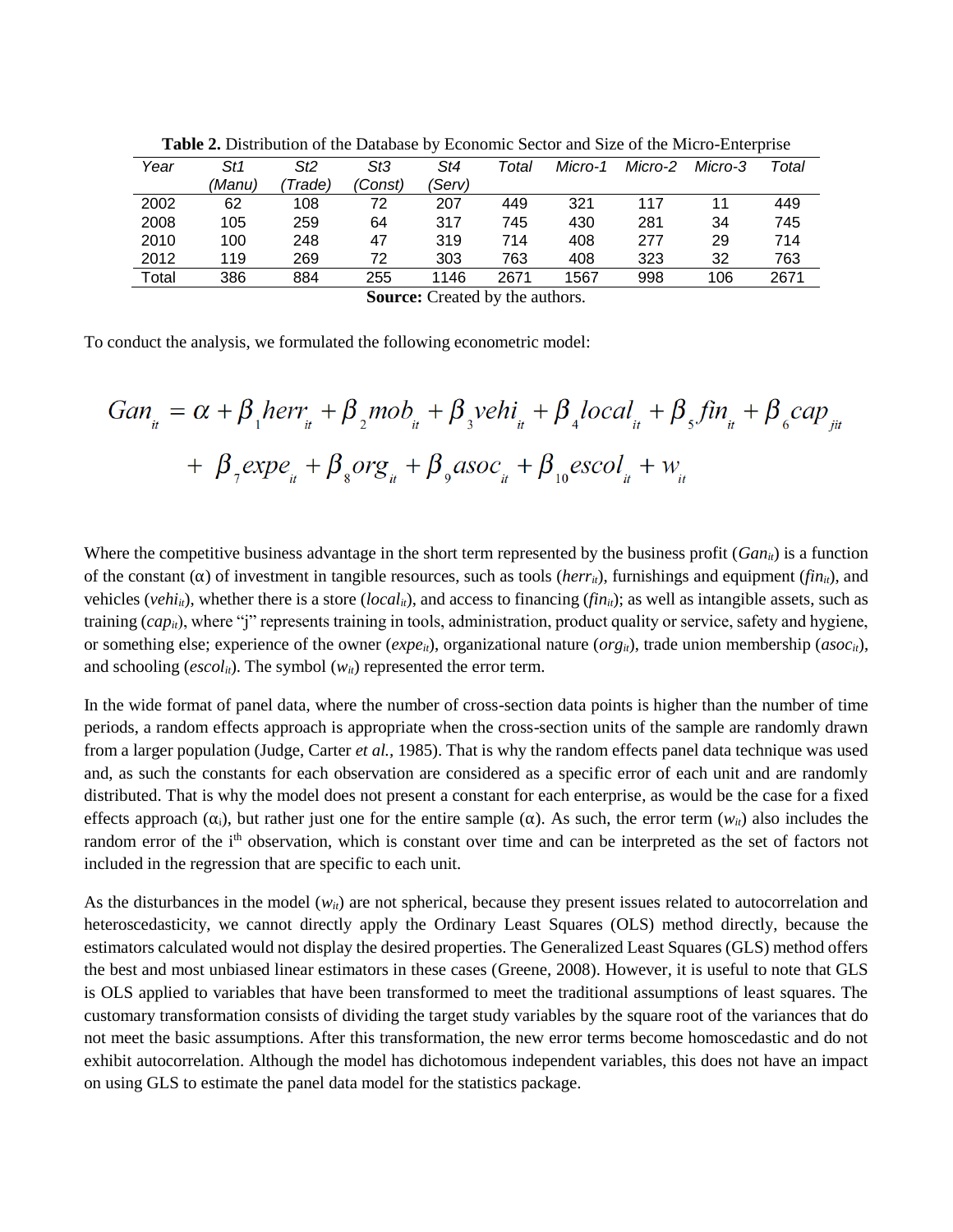## **5. Results**

A total of eight panel data models with random effects were run for each of the four economic sectors considered (manufacturing, trade, construction, and services), and the three sizes of micro-enterprises considered by number of employees (Micro-1, Micro-2, Micro-3), as well as a general model estimated with all of the data and no division by evaluation criteria.

Each model was compared with the Breusch-Pagan test pursuant to the null hypothesis that the random effects structure is irrelevant and, therefore, it should follow a grouped data structure, versus the alternative hypothesis that the random effects are indeed relevant. We also conducted the Hausman test under the null hypothesis that the GLS estimators are consist and the random effects structure is relevant, versus the alternative hypothesis that the GLS estimators are inconsistent and therefore the fixed effects structure is relevant. Both tests follow an asymptotic chisquare distribution (Greene, 2008).

Table 3 displays a summary of the eight models with the values of significant coefficients and expected signs. It details the two tests comparing with the P value, as well as the number of observations for the cross section and the time series that comprise the panel structure.

| Table 3. Models Estimated Using GLS, by Economic Sector and Size of Micro-Enterprise |          |               |          |              |          |         |         |          |  |
|--------------------------------------------------------------------------------------|----------|---------------|----------|--------------|----------|---------|---------|----------|--|
| Variables                                                                            | General  |               | Sectors  |              |          | Size    |         |          |  |
|                                                                                      |          |               |          |              |          |         |         |          |  |
|                                                                                      |          | Manufacturing | Trade    | Construction | Services | Micro-1 | Micro-2 | Micro-3  |  |
| Constant                                                                             | 1076***  | 1035**        | 833**    | 2927***      | 672**    | 1046*** | 1960*** | 6231***  |  |
|                                                                                      | (189.3)  | (414.6)       | (361.7)  | (473.7)      | (287.8)  | (208.1) | (381.4) | (2068.7) |  |
| <b>TANGIBLE (Past-year tangible investments)</b>                                     |          |               |          |              |          |         |         |          |  |
|                                                                                      |          |               |          |              |          |         |         |          |  |
|                                                                                      |          |               |          |              |          |         |         |          |  |
| Tools                                                                                |          |               |          |              |          |         |         |          |  |
|                                                                                      | (181.2)  |               | (430.5)  |              | (265.1)  | (220.2) | (302.6) |          |  |
| Furnishings and                                                                      |          |               |          |              |          |         |         |          |  |
| equipment                                                                            |          |               |          |              |          |         |         |          |  |
| Vehicles                                                                             | 2469***  |               | 2368**   |              | 2799***  | 1837**  | 2863*** |          |  |
|                                                                                      | (498.2)  |               | (1060.4) |              | (716.7)  | (780.6) | (767.6) |          |  |
| <b>Store</b>                                                                         | 633***   | 1931 ***      | 1376***  |              |          |         |         |          |  |
|                                                                                      | (199.2)  | (496.7)       | (339.7)  |              |          |         |         |          |  |
| Access to                                                                            | 783***   |               | 1400***  |              | 583*     |         | 726**   |          |  |
| financing                                                                            |          |               |          |              |          |         |         |          |  |
|                                                                                      | (207.06) |               | (326)    |              | (330.1)  |         | (316.7) |          |  |
| <b>INTANGIBLES</b>                                                                   |          |               |          |              |          |         |         |          |  |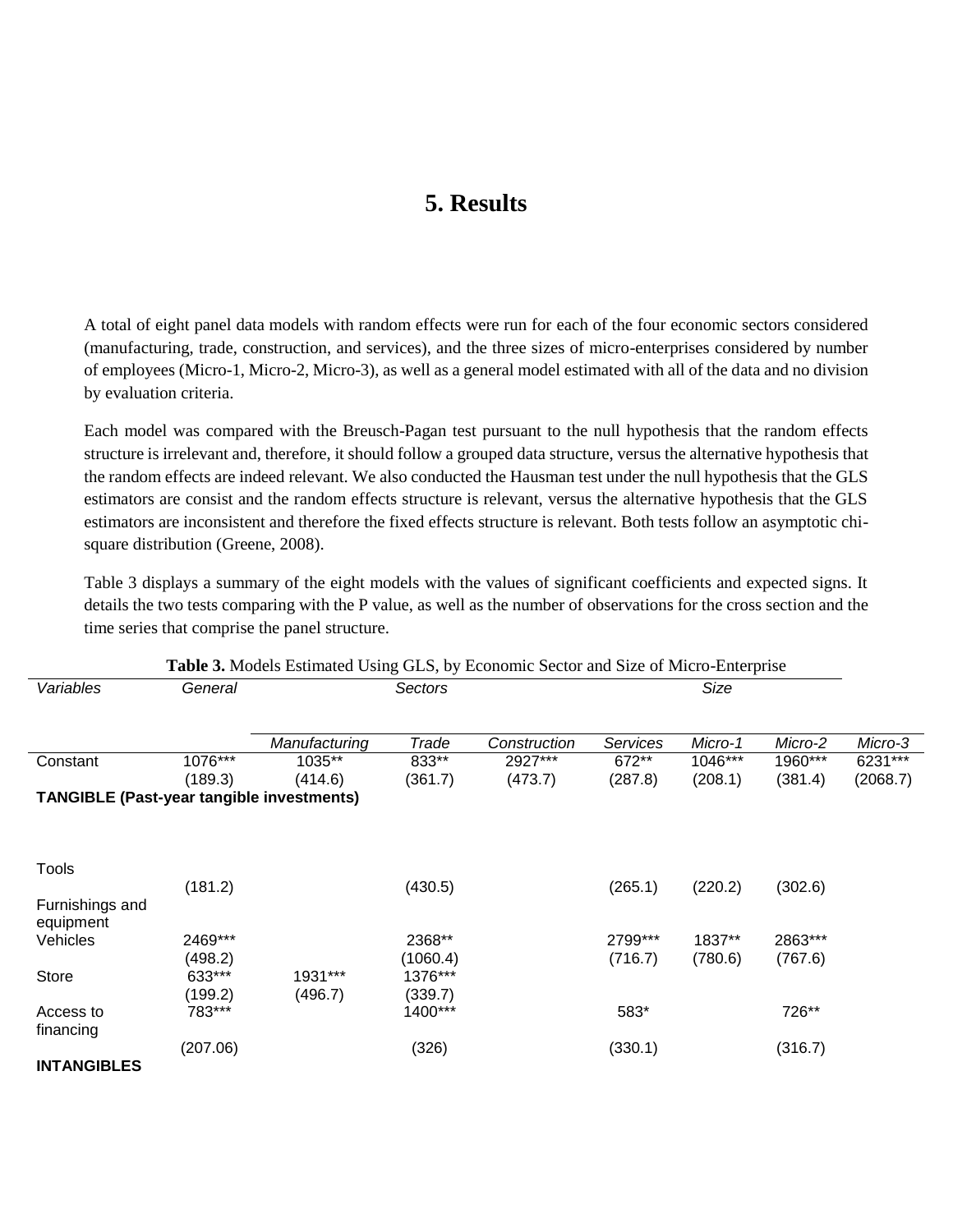| Training in use of                          |                    |                    |                   | 4257**    |                    |                   |                     |        |
|---------------------------------------------|--------------------|--------------------|-------------------|-----------|--------------------|-------------------|---------------------|--------|
| tools                                       |                    |                    |                   | (1784.02) |                    |                   |                     |        |
| Administration                              |                    |                    |                   |           |                    | 1903*<br>(1065.9) |                     |        |
| Product or<br>service quality               |                    |                    | 2701**            | 15095***  |                    |                   |                     |        |
|                                             |                    |                    | (1267.9)          | (4280.6)  |                    |                   |                     |        |
| Computing<br>Safety and<br>hygiene<br>Other |                    |                    |                   |           |                    |                   |                     |        |
| Experience of<br>owner                      | 793***             | 709*               | 830***            |           | 656**              | 767***            | 543*                |        |
| Organizational<br>nature                    | (168.2)<br>1400*** | (366.5)<br>2381*** | (290.7)<br>998*** |           | (258.1)<br>1749*** | (191.9)<br>855*** | (300.2)<br>1796***  |        |
| Membership in                               | (194.1)<br>1360*** | (493.7)<br>2593*** | (340.7)           |           | (293.2)<br>1954*** | (221.4)<br>778**  | (348.02)<br>1476*** |        |
| business<br>networks                        |                    |                    |                   |           |                    |                   |                     |        |
|                                             | (267.7)            | (865.8)            |                   |           | (370.7)            | (376.2)           | (397.8)             |        |
| Schooling of<br>owner                       | 2458***            |                    | 1438**            | 6401***   | 3842***            | 2447***           | 1797***             |        |
|                                             | (351.2)            |                    | (625.4)           | (1206.4)  | (508.8)            | (414.9)           | (608.9)             |        |
| P statistic                                 |                    |                    |                   |           |                    |                   |                     |        |
| Breusch-Pagan<br>test                       | 0.5443             | 0.553              | 0.1243            | 0.1808    | 0.5728             | 0.799685          | 0.0601              | 0.4596 |
| Hausman test<br>Number of<br>observations   | 0.8453             | 0.6452             | 0.3455            | 0.9372    | 0.6032             | 0.680286          | 0.5247              | 0.137  |
| Cross-section<br>(balanced)                 | 763                | 119                | 269               | 72        | 319                | 430               | 323                 | 34     |
| Time series                                 | 4                  | 4                  | 4                 | 4         | 4                  | 4                 | 4                   | 4      |

**Notes:** (\*\*\*) Significant at 99%. (\*\*) Significant at 95%. (\*)Significant at 90\*.

**Source:** Created by the authors.

It should be mentioned that, as observed in Table 2, the number of cross section observations is not the same in the four time periods for the database used. For purposes of estimating the model with the panel data technique, the models were balanced out with the highest number of observations of each cross section for each evaluation criteria. This prevented elimination of observations and respected the objectivity o the study. The estimates were made using piled cross sections.

The Hausman test value indicated that in no model was the null hypothesis that the random effects structure is relevant rejected, so therefore the GLS estimators are consistent. However, the Breusch-Pagan test indicated that in all models, the null hypothesis was not rejected, so although the grouped data structure is relevant, so is that of the random effects. Due to said contradiction, the eight models were estimated using the grouped data structure with combined OLS and contrasted with the F statistic to evaluate overall significance, pursuant to the null hypothesis that the coefficients are statistically equal to zero and irrelevant versus the alternative hypothesis that the model is well specified (see Table 4).

**Table 4.** Models Estimated Using Combined OLS, by Economic Sector and Size of Micro-Enterprise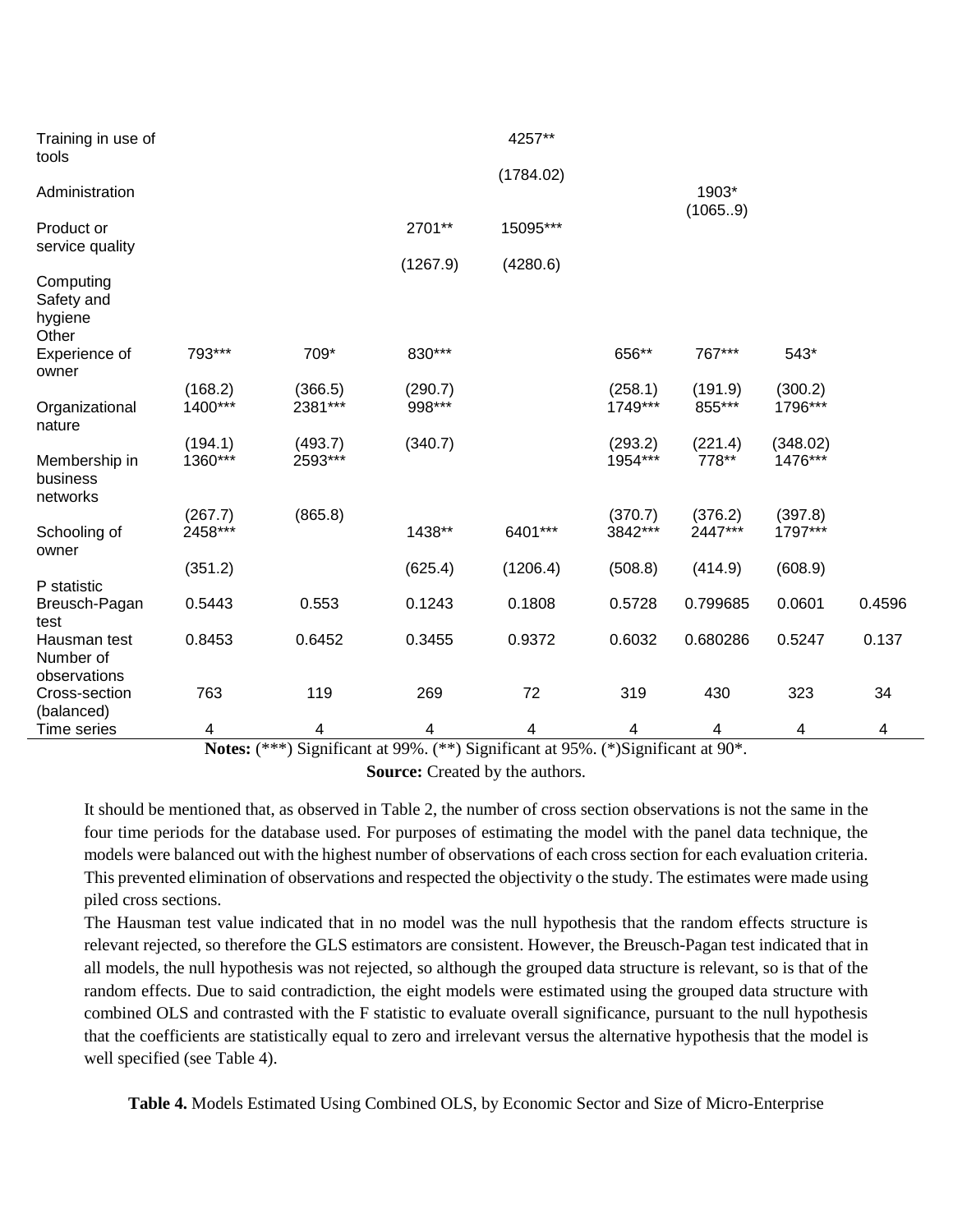| Variables                                        | General            |                    | Sectors            |              |                    | Size             |                    |          |
|--------------------------------------------------|--------------------|--------------------|--------------------|--------------|--------------------|------------------|--------------------|----------|
|                                                  |                    |                    |                    |              |                    |                  |                    |          |
|                                                  |                    | Manufacturing      | Trade              | Construction | Services           | Micro-1          | Micro-2            | Micro-3  |
| Constant                                         | 1076***            | 1035**             | $807**$            | 2927***      | $672**$            | $1042***$        | 1958***            | 6143***  |
|                                                  | (189.3)            | (414.7)            | (359)              | (473.7)      | (287.8)            | (207.8)          | (381.2)            | (2059.1) |
| <b>TANGIBLES (Tangible investment past year)</b> |                    |                    |                    |              |                    |                  |                    |          |
|                                                  |                    |                    |                    |              |                    |                  |                    |          |
|                                                  |                    |                    |                    |              |                    |                  |                    |          |
| Tools                                            | 1080***            |                    | 1240***            |              | 537**              | 918***           | 931***             |          |
|                                                  | (181.2)            |                    | (433.1)            |              | (265.2)            | (220.1)          | (302.7)            |          |
| Furnishing and<br>equipment                      |                    |                    |                    |              |                    |                  |                    |          |
| Vehicle                                          | 2469***            |                    | 2393**             |              | 2799***            | 1834**           | 2873***            |          |
|                                                  | (498.2)            |                    | (1070)             |              | (716.7)            | (780.7)          | (767.8)            |          |
| <b>Store</b>                                     | 633***             | 1931***            | 1379***            |              |                    |                  |                    |          |
| Access to                                        | (199.2)<br>783***  | (496.7)            | (340.3)<br>1383*** |              | 583*               |                  | 729**              |          |
| financing                                        |                    |                    |                    |              |                    |                  |                    |          |
|                                                  | (207.06)           |                    | (328.2)            |              | (330.1)            |                  | (316.8)            |          |
| <b>INTANGIBLES</b>                               |                    |                    |                    |              |                    |                  |                    |          |
|                                                  |                    |                    |                    |              |                    |                  |                    |          |
|                                                  |                    |                    |                    |              |                    |                  |                    |          |
| Training in use of                               |                    |                    |                    | 4257**       |                    |                  |                    |          |
| tools                                            |                    |                    |                    |              |                    |                  |                    |          |
| Administration                                   |                    |                    |                    | (1784.02)    |                    | 1887*            |                    |          |
|                                                  |                    |                    |                    |              |                    | (1066.2)         |                    |          |
| Quality of product                               |                    |                    | 2512**             | 15095***     |                    |                  |                    |          |
| or service                                       |                    |                    |                    |              |                    |                  |                    |          |
| Computing                                        |                    |                    | (1274.8)           | (1274.8)     |                    |                  |                    |          |
| Safety and                                       |                    |                    |                    |              |                    |                  |                    |          |
| hygiene                                          |                    |                    |                    |              |                    |                  |                    |          |
| Other                                            |                    | 793***             | 793***             |              | 793***             | 793***           | 793***             |          |
| Experience of<br>owner                           | 793***             |                    |                    |              |                    |                  |                    |          |
|                                                  | (168.2)            | (168.2)            | (168.2)            |              | (168.2)            | (168.2)          | (168.2)            |          |
| Organizational                                   | 1400***            | 2381***            | 1018***            |              | 1749***            | 850***           | 1795***            |          |
| nature                                           |                    |                    |                    |              |                    |                  |                    |          |
| Membership in                                    | (194.1)<br>1360*** | (493.7)<br>2593*** | (340.9)            |              | (293.2)<br>1954*** | (221.4)<br>776** | (348.3)<br>1478*** |          |
| business network                                 |                    |                    |                    |              |                    |                  |                    |          |
|                                                  | (267.7)            | (865.8)            |                    |              | (370.7)            | (376.2)          | (398.1)            |          |
| Schooling of                                     | 2458***            |                    | 1459**             | 6401***      | 3842***            | 2456***          | 1798***            |          |
| owner                                            | (351.2)            |                    | (627.4)            | (1206.4)     | (508.7)            | (415)            | (608.9)            |          |
| P statistic                                      |                    |                    |                    |              |                    |                  |                    |          |
| F statistic                                      | 0.000              | 0.000              | 0.0000             | 0.0000       | 0.0000             | 0.0000           | 0.0000             | 0.4941   |
| Number of cross                                  | 763                | 119                | 269                | 72           | 319                | 430              | 323                | 34       |
| section<br>observations                          |                    |                    |                    |              |                    |                  |                    |          |
| (balanced)                                       |                    |                    |                    |              |                    |                  |                    |          |
| Time series                                      | 4                  | 4                  | 4                  | 4            | 4                  | 4                | 4                  | 4        |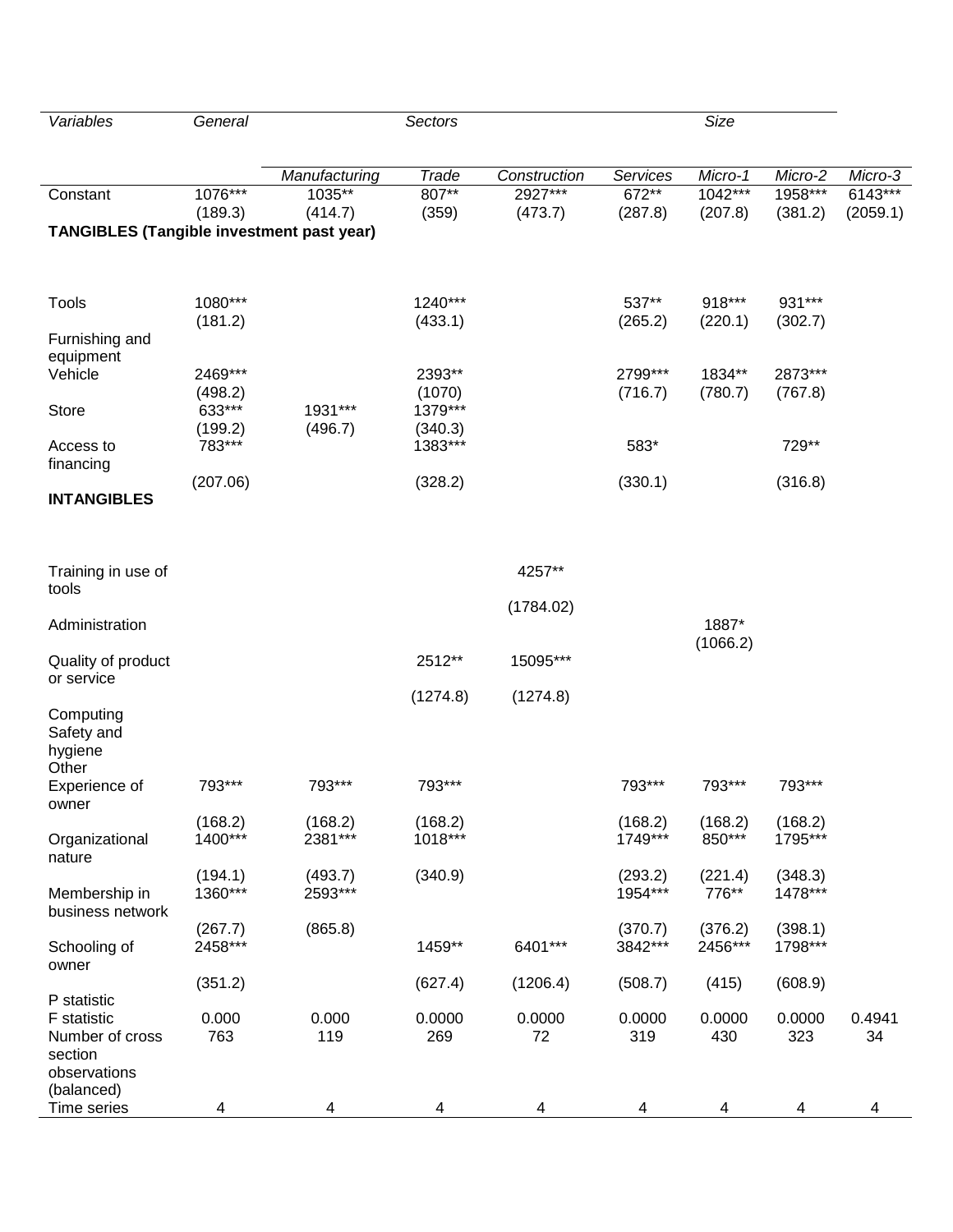### Notes: (\*\*\*) Significant at 99%. (\*\*) Significant at 95%. (\*) Significant at 90%. Source: Created by the authors.

Comparing the coefficients obtained with the OLS and GLS combined, there are considerable differences in the parameters that are significant for the two estimation models, so we only analyze the models pursuant to the panel data technique with random effects structure.

The coefficients of the eight GLS models prove that initially, there are considerable differences in both factors and magnitudes of the significant factors for business competitiveness by activity sector and enterprise size (see Table 3).

Considering all micro-enterprises as equal, the most important tangible resources are investing in vehicles and work tools, followed to a lesser degree by owning a store and access to financing. All presented significance at 99%.

For intangible assets, schooling of the owner, organizational nature, and belonging to a trade association were more important than the majority of the aforementioned tangible assets. Owners' experience had less importance pursuant to its coefficient, but was still statistically significant at 99%.

Comparing the general model and the models estimated by economic activity sector, in the manufacturing sector, only store ownership was statistically significant when it came to tangible resources; by contrast, belonging to a business network, organizational nature, and owner experience were all statistically significant intangible capabilities.

For micro-enterprises working in trade activities, assets were another driver of competitiveness, as compared to other economic sectors, as assets such as investing in vehicles, access to financing, store ownership, and tools were all significant tangible factors to achieving competitive advantages for micro-businesses. When it came to intangible capabilities, both human capital and structural capital variables such as school and experience of the owner, as well as organizational nature, were statistically significant factors. In this sector, the most significant factor over the rest was the intangible factor of human capital, referring to training in product or service quality.

For micro-enterprises specialized in the construction sector, only the intangible capabilities related to human capital were statistically significant, between 95% and 99%. Training in product or service quality did display considerably high importance, as well, followed by owner schooling and training in the use of tools.

The drivers of competitiveness in the service sector included investing in work vehicles and tools, as well as access to financing, for physical resources, while for intangible capabilities, owner schooling, belonging to a business network, organizational nature, and owner experience were significant, in that order.

When micro-enterprises were grouped by size according to the number of employees, considerable differences also emerged. First, the most statistically significant coefficient in the category of Micro-1 was the intangible asset of owner schooling, while for Micro-2, it was the tangible asset of investing in a work vehicle. Another major difference was that in Micro-1, training in business administration was statistically significant, with the secondhighest coefficient value of all of the factors studied for Micro-1. Another difference was that in Micro-2, access to financing was important, while it was not for Micro-1.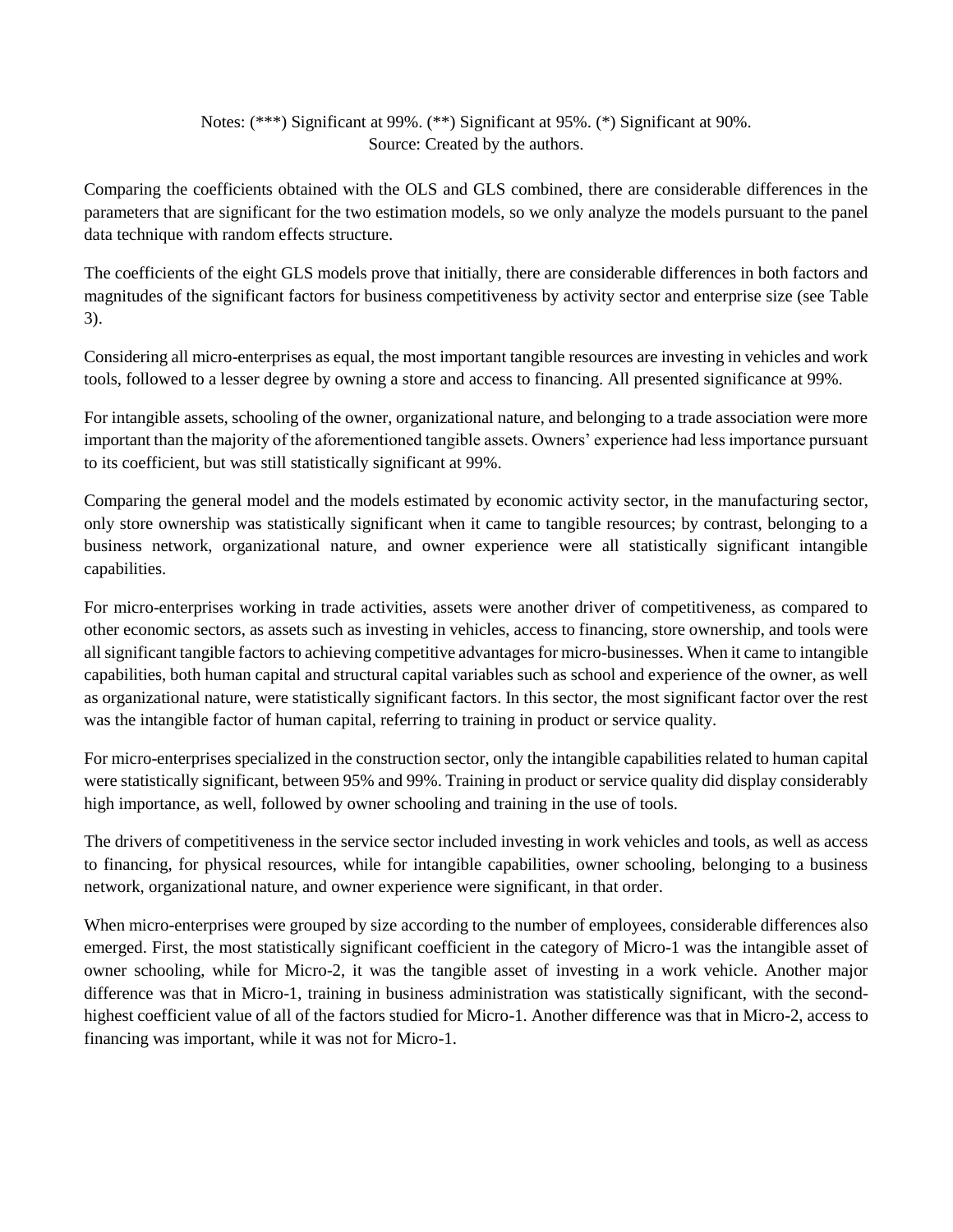The two categories (Micro-1 and Micro-2) had some drivers of competitive advantages in common, such as investing in tools, for physical resources, and owner experience, organizational nature, and membership in business networks, for the intangibles.

Meanwhile, the model that evaluated the drivers of business competitive advantage in the category Micro-3 did not present any statistically significant coefficients, meaning it was not possible to analyze those coefficients using the panel structure. One cause for this may be the low number of observations in this category, as the sample had just 32 enterprises in 2012.

In general, the study conducted for the eight estimated models proves the hypothesis that there are significant differences among micro-enterprises pursuant to various evaluation criteria, such as the economic sector of specialization and size measured by number of employees. Secondly, we proved the importance of intangible capabilities in driving competitiveness for this business sector.

## **6. Conclusions**

Economic theory has evolved, although not yet reached a consensus, to better understand the complex concept of competitiveness and competitive advantages, for both individual enterprises and specific business groups or sectors, respectively. The theoretical framework that has emerged has shifted from holding that competitive advantages originate from external factors, derived from an industry's market structure, to considering, overwhelmingly, that it is internal factors within a company, derived from its resources and capabilities, that make the difference for an economic unit.

This would mean that the theoretical study of business competitiveness has moved from a classical approach that believed that within each activity there were no significant differences in the behavior and results of companies, thereby focusing on the market structure of the industry as the main determinant of competitiveness, to a new approach that accepts that there is indeed significant business heterogeneity within each industry, explained by the degree to which businesses create and harness imperfect assets (which cannot be transferred and are difficult to create), such as the intangible resources a company has and the space or region in which a company is located, which determine the competitiveness of the economic unit.

Although the foregoing has been demonstrated in general terms for companies with no evaluation criteria in developed countries, this econometric study empirically shows that there the factors that produce competitive advantages do indeed vary depending on a company's activity sector and size, for companies in developing regions. These results reveal the intangible capabilities involved in human capital, such as training and the level of schooling attained by the business owner, which are significant factors in engendering competitive advantages in the short term. This allows us to infer that efficient synergies that spur greater business competitiveness can be formed through targeted policies to support human capital, primarily by increasing monetary profits and secondarily by increasing market share.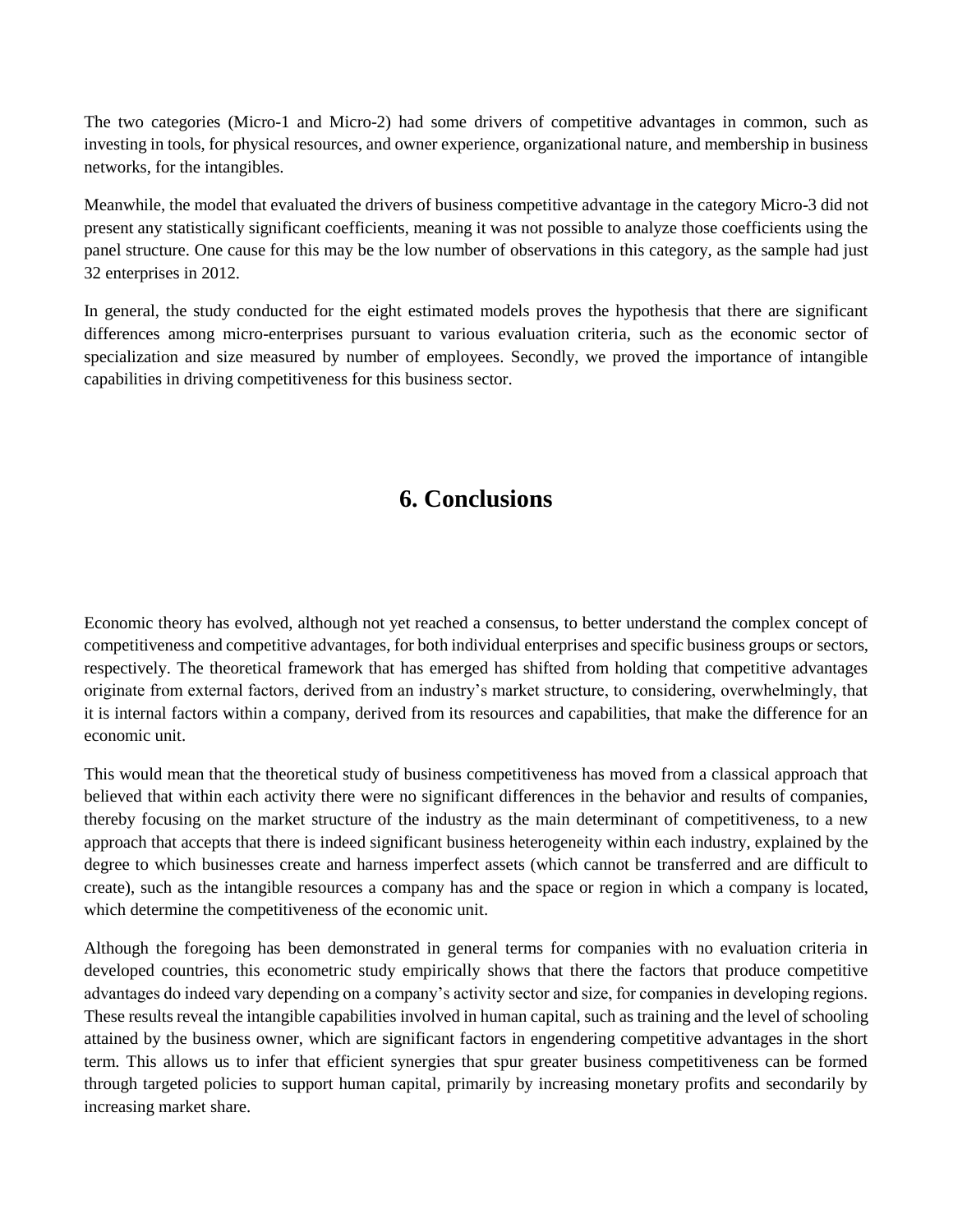The econometric models estimated in this paper also prove the importance of physical resources, such as investing in tools, work vehicles, and access to financing. However, it is evident that intangible capabilities must be developed to generate the right complementarities within an economic unit and achieve profits. In this sense, any business support policy must complement the intrinsic qualities of a business owner, such as experience and schooling, with business training and a boost to financing and investment, as well as support the organizational culture and business networks.

Finally, some areas of opportunity for future studies would include an econometric model that estimates the intangible factors underlying business competitiveness in the long term, as a function of the market share of small-scale enterprises.

## **Bibliografía**

Amit, Raphael y Paul Schoemaker (1993), "Strategic Assets and Organizational Rent", en *Strategic Management Journal*, vol. 14, pp. 33-46.

Aragón Sánchez, Antonio y Alicia Rubio Bañón (2005), "Factores explicativos del éxito competitivo: el caso de las PyMEs del estado de Veracruz", *Revistas de la UNAM*, México, UNAM, núm. 216, mayoagosto (consultado en noviembre de 2012), disponible en

<http://www.ejournal.unam.mx/rca/216/RCA21603.pdf>

Barcenilla Sara y Pablo Lozano (2001), "Competitividad y comportamiento tecnológico de la empresa multinacional en España", en *Economía Industrial*, núm. 338, pp. 169-178.

Barney, Jay (1991), "Firm Resources and Sustained Competitive Advantage", en *Journal of Management*, vol. 17, núm. 1, pp. 99-120.

Bontis, Nick (1998), "An Exploratory Study that Develops Measures and Models", en *Management Decision*, vol. 36, núm. 2, pp. 63-76.

Bueno Campos, Eduardo (1998), "El capital intangible como clave estratégica en la competencia actual", en *Boletín de Estudios Económicos*, núm. 164, pp. 207-229.

Cañibano, Leandro, Manuel García-Ayuso Covarsi y Paloma Sánchez M. (1999), "La relevancia de los intangibles para la valoración y la gestión de empresas: revisión de la literatura", en *Revista Española de Financiación y Contabilidad*, Artículos doctrinales, núm. 100, España, Universidad Autónoma de Madrid, pp. 17-88.

Castañón Ibarra, Rosario (2005), *La Política Industrial como eje conductor de la competitividad en las PyME,* México, Centro de Investigación y Docencia Económica, CIDE, Fondo de Cultura Económica, pp. 213.

Díaz Chao, Ángel y Joan Torrent Sellens (2010), "¿Pueden el uso de las TIC y los activos intangibles mejorar la competitividad? Un análisis empírico para la empresa catalana", en *Estudios de Economía Aplicada*, vol. 28, núm. 2, España, pp. 1-24.

Dierickx, Ingemar y Karel Cool (1989), "Assets Stock Accumulation and Sustainability of Competitive Advantage", *Management Science*, vol. 35, núm. 12, Estados Unidos, pp. 1504-1513.

Edvinsson, Leif y Michael Malone (2003*), El capital intelectual. Cómo identificar y calcular el valor de los recursos intangibles de su empresa,* Barcelona, Gestión 2000.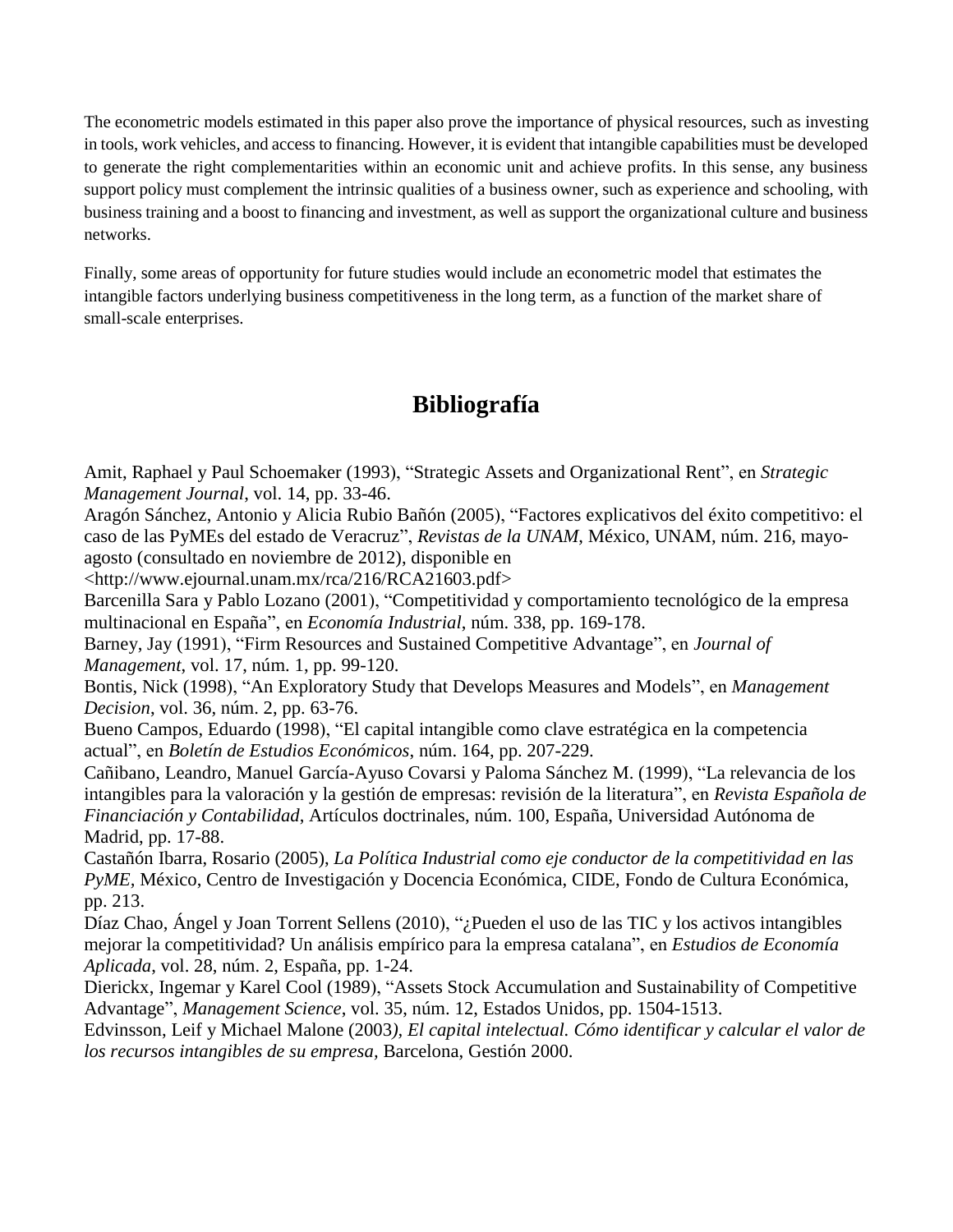Fernández Sánchez, Esteban, José Manuel Montes Peón y Camilo José Vázquez Ordas (1998), "Los recursos intangibles como factores de competitividad de la empresa", en *Dirección y Organización*, núm. 20, España, pp. 83-98.

Flores Preciado, Juan, Rogelio Flores Félix y Teodoro Reyes Fong (2012), "Estrategias Financieras en las Empresas Familiares en Colima", en *Memorias*, Red Internacional de Investigadores en Competitividad (consultado en abril de 2013), disponible en

<http://www.riico.org/memoria/sexto/RIICO-21708.pdf>

García, Francisco, Bartolomé Mareo, José Francisco Molina y Ramón Diego Quer (1999), "La capacidad de innovación como intangible empresarial: una aproximación a través de la gestión del conocimiento", en *Revista Espacios*, vol. 20, núm. 3, Venezuela.

Grant, Robert Morris (1991), "The Resource-Based Theory of Competitive Advantage: Implications for Strategy Formulation", en *California Management Review*, vol. 33, pp. 114-135.

Greene, William (2008), *Econometric Analysis*, 6a. ed., Prentice Hall, Englewood Cliffs, New Jersey, pp. 1216.

Hernández Calzada, Martín Aubert, Jessica Mendoza Moheno y Luis González Fernández (2008), "Construcción y validez del instrumento de cultura organizacional y competitividad", en Julio Pindado García y Gregory Payne (coord.), *Estableciendo puentes en una Economía Global*, Salamanca, Universidad de Salamanca, pp. 292.

Hernández, Daniel (2012), *Identificación y tipología de sistemas productivos locales: el caso del sector microempresarial en la frontera de Baja California México, 1992-2002,* Baja California, México, Universidad Autónoma de Baja California.

Instituto Nacional de Estadística Geografía (INEGI) (2009), "Censo Económico 2009", Sistema Automatizado de Información Censal, INEGI, México (consultado en octubre de 2012), disponible en <http://www.inegi.org.mx/est/contenidos/espanol/proyectos/censos/ce2009/saic/default.asp?s=est&c=17 166>

\_\_\_\_\_\_ (2013), *Encuesta Nacional de Micronegocios 2002, 2008, 2010, 2012.* Encuestas en Hogares, Módulos, Micronegocios enamin, Microdatos (consultado en enero de 2013), disponible en <http://www3.inegi.org.mx/sistemas/microdatos/defaultanio.aspx?c=29729&s=est>

Itami, Hiroyuki y Thomas Roehl (1987), *Mobilizing Invisible Assets,* Cambridge, Harvard University Press, pp. 186.

Judge, George, Carter Hill, William Griffiths, Helmut Lütkepohl y Tsung-Chao Lee (1985), *Theory and Practice of Econometrics*, New York, John Wiley and Sons.

Kaplan, Robert y David Norton (1996), "Using the Balanced Scorecard as a Strategic Management System", en *Harvard Business Review,* enero-febrero.

Lafuente, Alberto José María y María José Yagüe (1989), "Ventajas competitivas y tamaño de las empresas: Las Pyme", en *Papeles de Economía Española*, núm. 39, pp. 165-184.

Mahoney, Joseph y Rajendran Pandian (1992), "The Resource-based View within the Conversation of Strategic Management", en *Strategic Management Journal*, vol. 13, pp. 363-380.

Moreno, Hugo Martín, Roberto Espíritu Olmos, Víctor Aparicio Rosas y Alfredo Salvador Cárdenas (2009), "Capacitación en las micro y pequeñas empresas de la ciudad de Tecomán, Colima, México", en *Multiciencias*, vol. 9, núm. 1, Venezuela, Universidad de Zulia, enero-abril, pp. 38-45.

Mungaray Lagarda, Alejandro, José Osuna Millán, Martín Ramírez Urquidy, Natanael Ramírez Angulo y Antonio Escamilla Díaz (2015), "Emprendimiento de micro y pequeñas empresas mexicanas en un escenario local de crisis económica: El caso de Baja California, 2008-2011", en *Frontera Norte*, vol. 27, núm. 53, pp. 115-146.